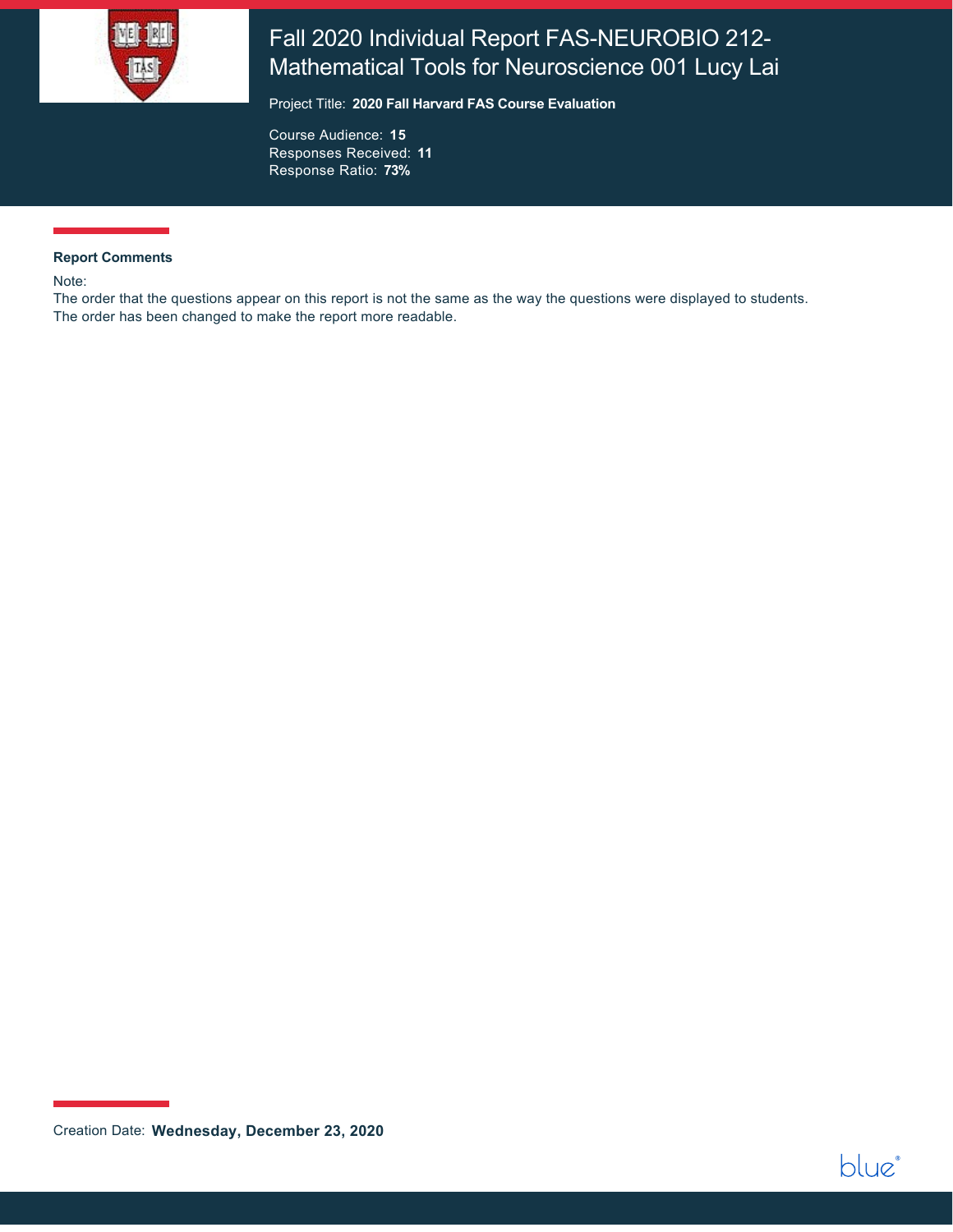# **General Course Questions**

## **Course General Questions**

|                                                                                                     | Count | Excellent | Verv<br>Good | Good  | Fair  | Unsatisfactory | Course<br>Mean | Dept<br>Mean | <b>Division</b><br>Mean |
|-----------------------------------------------------------------------------------------------------|-------|-----------|--------------|-------|-------|----------------|----------------|--------------|-------------------------|
| Evaluate the course overall.                                                                        | 10    | 70%       | 30%          | $0\%$ | $0\%$ | $0\%$          | 4.70           | 3.91         | 4.12                    |
| Course materials (readings, audio-visual<br>materials, textbooks, lab manuals, website,<br>$etc.$ ) | 10    | 70%       | 30%          | 0%    | 0%    | $0\%$          | 4.70           | 3.88         | 4.17                    |
| Assignments (exams, essays, problem sets,<br>language homework, etc.)                               | 10    | 60%       | 40%          | $0\%$ | 0%    | $0\%$          | 4.60           | 3.73         | 3.94                    |
| Feedback you received on work you produced<br>in this course                                        | 10    | 30%       | 60%          | 10%   | $0\%$ | $0\%$          | 4.20           | 3.71         | 3.89                    |
| Section component of the course                                                                     | 6     | 50%       | 50%          | 0%    | 0%    | $0\%$          | 4.50           | 4.01         | 4.11                    |

# **Evaluate the course overall.**

| Evaluate the course overall.                                                                                                      |                         |                |          |            |
|-----------------------------------------------------------------------------------------------------------------------------------|-------------------------|----------------|----------|------------|
| 5 Excellent (7)<br>4 Very Good (3)<br>$3$ Good $(0)$ –<br>2 Fair $(0)$<br>1 Unsatisfactory (0)-<br>$\lceil$ Total $(10)$ $\rceil$ | $0\%$<br>$0\%$<br>$0\%$ | 30%            |          | 70%        |
| $\Omega$                                                                                                                          |                         | 50%            |          | 100%       |
| Options                                                                                                                           |                         | <b>Score</b>   | Count    | Percentage |
| Excellent                                                                                                                         |                         | 5              | 7        | 70%        |
| <b>Very Good</b>                                                                                                                  |                         | 4              | 3        | 30%        |
| Good                                                                                                                              |                         | 3              | $\Omega$ | $0\%$      |
| Fair                                                                                                                              |                         | $\overline{2}$ | $\Omega$ | 0%         |
| Unsatisfactory                                                                                                                    |                         | 1              | $\Omega$ | $0\%$      |
| <b>Statistics</b>                                                                                                                 |                         |                |          | Value      |
| Response Ratio                                                                                                                    |                         |                |          | 67%        |
| Mean                                                                                                                              |                         |                |          | 4.70       |
| Median                                                                                                                            |                         |                |          | 5.00       |
| <b>Standard Deviation</b>                                                                                                         |                         |                |          | 0.48       |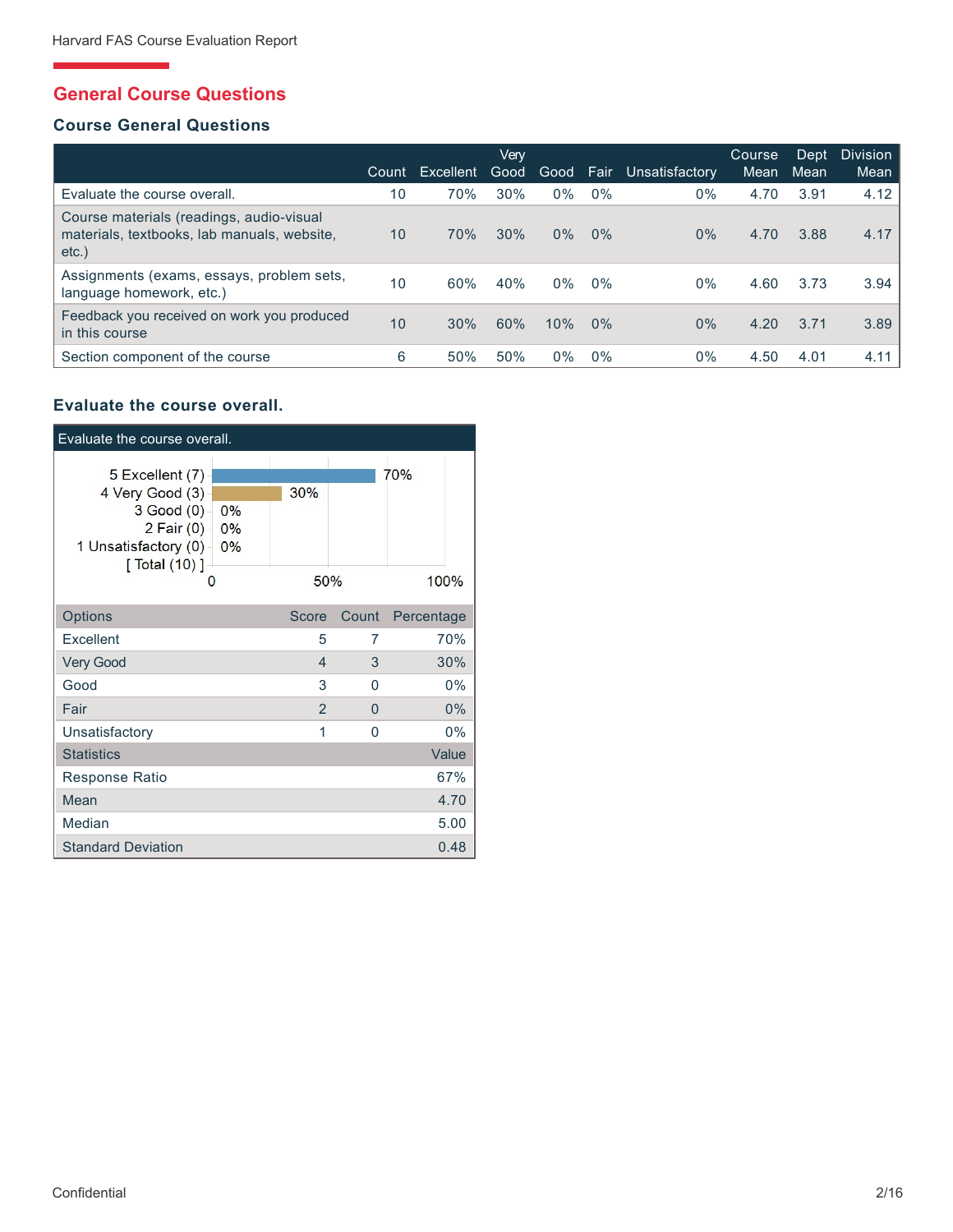# **Course materials (readings, audio-visual materials, textbooks, lab manuals, website, etc.)**

| Course materials (readings, audio-visual materials, textbooks,<br>lab manuals, website, etc.)                        |                         |                |              |             |  |  |
|----------------------------------------------------------------------------------------------------------------------|-------------------------|----------------|--------------|-------------|--|--|
| 5 Excellent (7)<br>4 Very Good (3)<br>$3$ Good $(0)$<br>2 Fair $(0)$<br>1 Unsatisfactory (0)-<br>[ Total (10) ]<br>O | $0\%$<br>$0\%$<br>$0\%$ | 30%<br>50%     |              | 70%<br>100% |  |  |
| Options                                                                                                              |                         | Score          | Count        | Percentage  |  |  |
| Excellent                                                                                                            |                         | 5              | 7            | 70%         |  |  |
| <b>Very Good</b>                                                                                                     |                         | 4              | 3            | 30%         |  |  |
| Good                                                                                                                 |                         | 3              | <sup>0</sup> | 0%          |  |  |
| Fair                                                                                                                 |                         | $\overline{2}$ | $\Omega$     | 0%          |  |  |
| Unsatisfactory                                                                                                       |                         | 1              | 0            | $0\%$       |  |  |
| <b>Statistics</b>                                                                                                    |                         |                |              | Value       |  |  |
| Response Ratio                                                                                                       |                         |                |              | 67%         |  |  |
| Mean                                                                                                                 |                         |                |              | 4.70        |  |  |
| Median                                                                                                               |                         |                |              | 5.00        |  |  |
| <b>Standard Deviation</b>                                                                                            |                         |                |              | 0.48        |  |  |

# **Add comments about course materials?**

| Comments                                                                                                         |
|------------------------------------------------------------------------------------------------------------------|
| Loved them! Very informative.                                                                                    |
| <b>Great lectures</b>                                                                                            |
| The lectures were all excellent, and I will continue to reference them regularly going forward.                  |
| Very well done. Thorough explanations. Videos well divided (and well timed, not too long). Tutorials were great. |
|                                                                                                                  |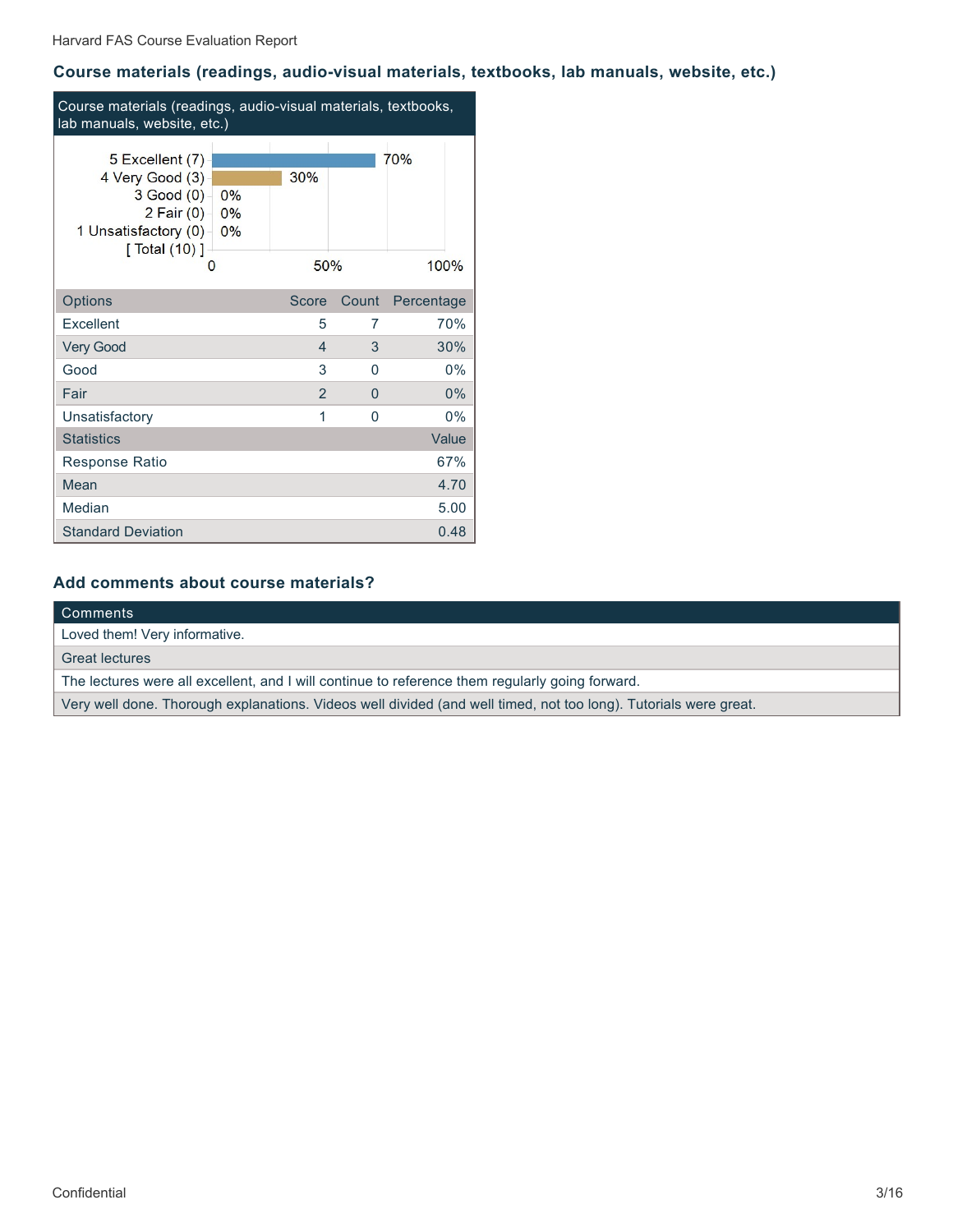## **Assignments (exams, essays, problem sets, language homework, etc.)**

| Assignments (exams, essays, problem sets, language<br>homework, etc.)                                                |                         |                |                |            |  |  |
|----------------------------------------------------------------------------------------------------------------------|-------------------------|----------------|----------------|------------|--|--|
| 5 Excellent (6)<br>4 Very Good (4)<br>$3$ Good $(0)$<br>2 Fair $(0)$<br>1 Unsatisfactory (0)-<br>[ Total (10) ]<br>O | $0\%$<br>$0\%$<br>$0\%$ | 40%<br>50%     | 60%            | 100%       |  |  |
| Options                                                                                                              |                         | <b>Score</b>   | Count          | Percentage |  |  |
| Excellent                                                                                                            |                         | 5              | 6              | 60%        |  |  |
| <b>Very Good</b>                                                                                                     |                         | $\overline{4}$ | $\overline{4}$ | 40%        |  |  |
| Good                                                                                                                 |                         | 3              | 0              | $0\%$      |  |  |
| Fair                                                                                                                 |                         | $\overline{2}$ | $\Omega$       | 0%         |  |  |
| Unsatisfactory                                                                                                       |                         | 1              | $\Omega$       | $0\%$      |  |  |
| <b>Statistics</b>                                                                                                    |                         |                |                | Value      |  |  |
| <b>Response Ratio</b>                                                                                                |                         |                |                | 67%        |  |  |
| Mean                                                                                                                 |                         |                |                | 4.60       |  |  |
| Median                                                                                                               |                         |                |                | 5.00       |  |  |
| <b>Standard Deviation</b>                                                                                            |                         |                |                | 0.52       |  |  |

# **Add comments about course assignments?**

#### Comments

Really helped cement/clarify concepts!

The tutorials were fantastic! They expertly guided us through the material and allowed us to learn while also applying the principles we were learning. I found them incredibly valuable.

The tutorials were great.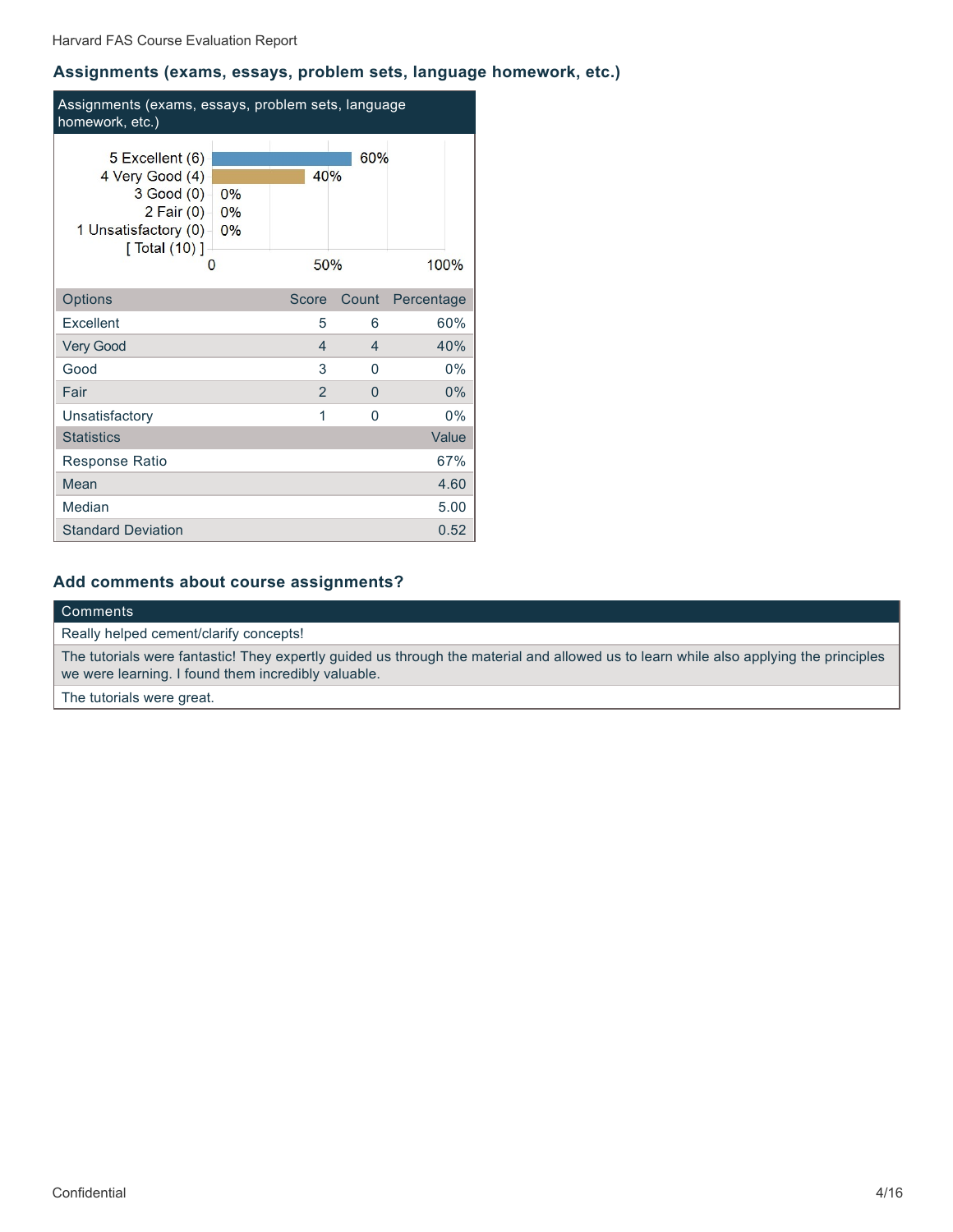#### **Feedback you received on work you produced in this course**

| Feedback you received on work you produced in this course                                                                        |                 |                |          |            |
|----------------------------------------------------------------------------------------------------------------------------------|-----------------|----------------|----------|------------|
| 5 Excellent (3)<br>4 Very Good (6)<br>3 Good (1)<br>2 Fair $(0)$<br>1 Unsatisfactory (0)-<br>$\lceil$ Total $(10)$ ]<br>$\Omega$ | 10%<br>0%<br>0% | 30%<br>50%     | 60%      | 100%       |
| Options                                                                                                                          |                 | Score          | Count    | Percentage |
| Excellent                                                                                                                        |                 | 5              | 3        | 30%        |
| <b>Very Good</b>                                                                                                                 |                 | 4              | 6        | 60%        |
| Good                                                                                                                             |                 | 3              | 1        | 10%        |
| Fair                                                                                                                             |                 | $\overline{2}$ | $\Omega$ | 0%         |
| Unsatisfactory                                                                                                                   |                 | 1              | $\Omega$ | 0%         |
| <b>Statistics</b>                                                                                                                |                 |                |          | Value      |
| <b>Response Ratio</b>                                                                                                            |                 |                |          | 67%        |
| Mean                                                                                                                             |                 |                |          | 4.20       |
| Median                                                                                                                           |                 |                |          | 4.00       |
| <b>Standard Deviation</b>                                                                                                        |                 |                |          | 0.63       |

## **Add comments about course feedback?**

#### Comments

Feedback on tutorials could be more detailed

Great, personalized feedback on tutorial questions.

Tutorial solutions are posted after every week, allowing us to see what we did wrong. The tutorials are almost always timely graded, so we knew what we did wrong. Many of the difficult points, which most of the class was confused about, was then revised in class in the following session.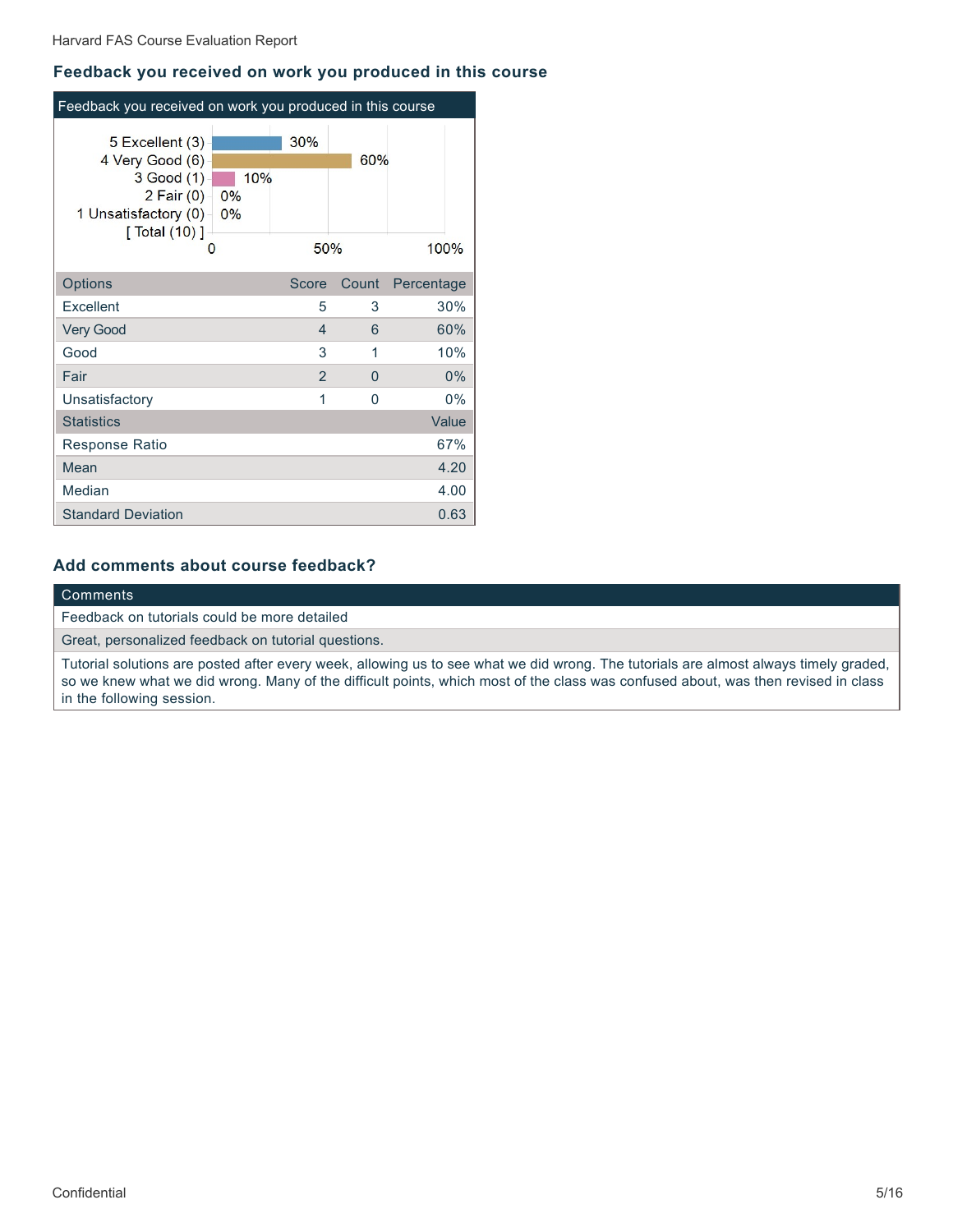### **Section component of the course**

| Section component of the course                                                                                        |                |              |            |            |
|------------------------------------------------------------------------------------------------------------------------|----------------|--------------|------------|------------|
| 5 Excellent (3)<br>4 Very Good (3)<br>$3$ Good $(0)$<br>2 Fair $(0)$<br>1 Unsatisfactory (0) –<br>[ $Total (6)$ ]<br>O | 0%<br>0%<br>0% | 50%          | 50%<br>50% | 100%       |
| Options                                                                                                                |                | <b>Score</b> | Count      | Percentage |
| Excellent                                                                                                              |                | 5            | 3          | 50%        |
| <b>Very Good</b>                                                                                                       |                | 4            | 3          | 50%        |
| Good                                                                                                                   |                | 3            | 0          | $0\%$      |
| Fair                                                                                                                   |                | 2            | 0          | 0%         |
| Unsatisfactory                                                                                                         |                | 1            | $\Omega$   | $0\%$      |
| <b>Statistics</b>                                                                                                      |                |              |            | Value      |
| Response Ratio                                                                                                         |                |              |            | 40%        |
| Mean                                                                                                                   |                |              |            | 4.50       |
| Median                                                                                                                 |                |              |            | 4.50       |
| <b>Standard Deviation</b>                                                                                              |                |              |            | 0.55       |

# **Add comments about the course section?**

Comments Really made things click.

**Rate your agreement with the following statement. The IPAD significantly enhanced my learning in this course.**

| Rate your agreement with the following statement. The IPAD<br>significantly enhanced my learning in this course.           |                |          |            |  |  |  |  |
|----------------------------------------------------------------------------------------------------------------------------|----------------|----------|------------|--|--|--|--|
| 1 Strongly disagree<br>2 Disagree<br>3 Neither agree nor disagree<br>4 Agree<br>5 Strongly agree<br>$\lceil$ Total $(4)$ ] | O              | 50%      | 100%       |  |  |  |  |
| Options                                                                                                                    | Score          | Count    | Percentage |  |  |  |  |
| Strongly disagree                                                                                                          | 1              | $\Omega$ | $0\%$      |  |  |  |  |
| <b>Disagree</b>                                                                                                            | $\overline{2}$ | 0        | 0%         |  |  |  |  |
| Neither agree nor disagree                                                                                                 | 3              | 3        | 75%        |  |  |  |  |
| Agree                                                                                                                      | 4              | 1        | 25%        |  |  |  |  |
| Strongly agree                                                                                                             | 5              | 0        | 0%         |  |  |  |  |
| <b>Statistics</b>                                                                                                          |                |          | Value      |  |  |  |  |
| Response Ratio                                                                                                             |                |          | 27%        |  |  |  |  |
| Mean                                                                                                                       |                |          | 3.25       |  |  |  |  |
| Median                                                                                                                     |                |          | 3.00       |  |  |  |  |
| <b>Standard Deviation</b>                                                                                                  |                |          | 0.50       |  |  |  |  |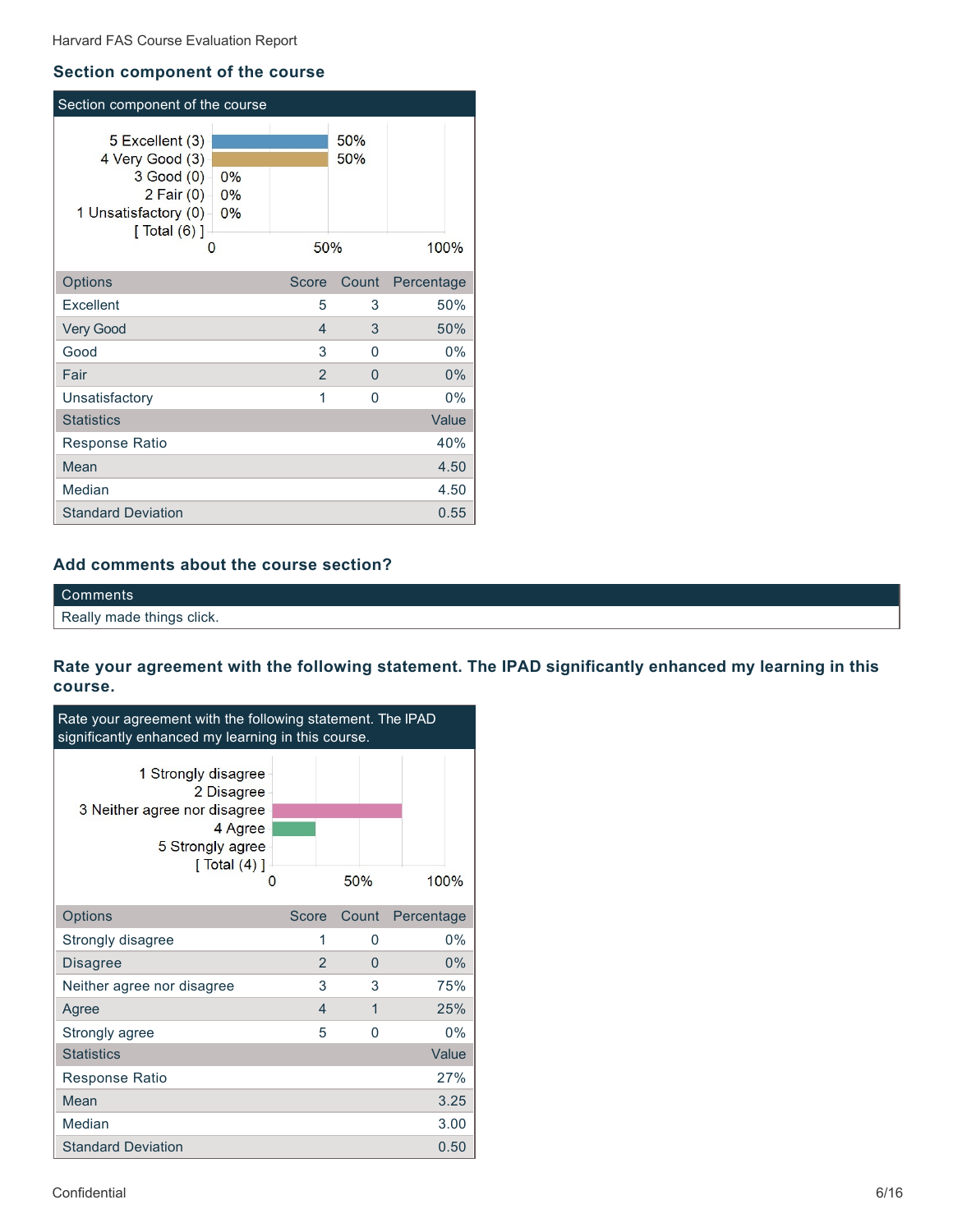# **Requirements - What did this course require of you?**

### **On average, how many hours per week did you spend on coursework outside of class? Enter a whole number between 0 and 168.**

Frequency chart and mean excludes students who answered 31 or more hours.

| On average, how many hours per week did you spend on<br>coursework outside of class? Enter a whole number between 0<br>and 168.                                                                                                 |                   |       |  |  |  |  |
|---------------------------------------------------------------------------------------------------------------------------------------------------------------------------------------------------------------------------------|-------------------|-------|--|--|--|--|
| $0 - 2(5)$<br>$3 - 5(4)$<br>$6 - 8(0) - 0\%$<br>$9 - 11(0)$<br>0%<br>$12 - 14(0) - 0\%$<br>$15 - 17(0)$<br>0%<br>$18 - 20(0) - 0\%$<br>$21 - 23(0) - 0\%$<br>$24 - 26(0) - 0\%$<br>$27 - 30(0) - 0\%$<br>$[$ Total $(9)$ ]<br>O | 56%<br>44%<br>50% | 100%  |  |  |  |  |
| <b>Statistics</b>                                                                                                                                                                                                               |                   | Value |  |  |  |  |
| <b>Response Count</b>                                                                                                                                                                                                           |                   | 9     |  |  |  |  |
| <b>Response Ratio</b>                                                                                                                                                                                                           |                   | 60%   |  |  |  |  |
| Mean                                                                                                                                                                                                                            |                   | 2.22  |  |  |  |  |
| Median                                                                                                                                                                                                                          |                   | 1.00  |  |  |  |  |
| Mode                                                                                                                                                                                                                            |                   | 1     |  |  |  |  |
| <b>Standard Deviation</b>                                                                                                                                                                                                       |                   | 1.56  |  |  |  |  |

## **How difficult did you find this course?**

| How difficult did you find this course?                                                              |                |             |            |                           |       |
|------------------------------------------------------------------------------------------------------|----------------|-------------|------------|---------------------------|-------|
| 5 Very Difficult<br>4 Difficult<br>3 Moderate<br>2 Easy<br>1 Very Easy<br>[ Total (10) ]<br>$\bf{0}$ |                |             |            | 50%                       | 100%  |
| <b>Options</b>                                                                                       |                | Score Count | Percentage | <b>Statistics</b>         | Value |
| <b>Very Difficult</b>                                                                                | 5              | 0           | $0\%$      | Response Ratio            | 67%   |
| <b>Difficult</b>                                                                                     | $\overline{4}$ | $\mathbf 1$ | 10%        | Mean                      | 2.80  |
| Moderate                                                                                             | 3              | 6           | 60%        | Median                    | 3.00  |
| Easy                                                                                                 | $\overline{2}$ | 3           | 30%        | <b>Standard Deviation</b> | 0.63  |
| Very Easy                                                                                            |                | $\mathbf 0$ | $0\%$      |                           |       |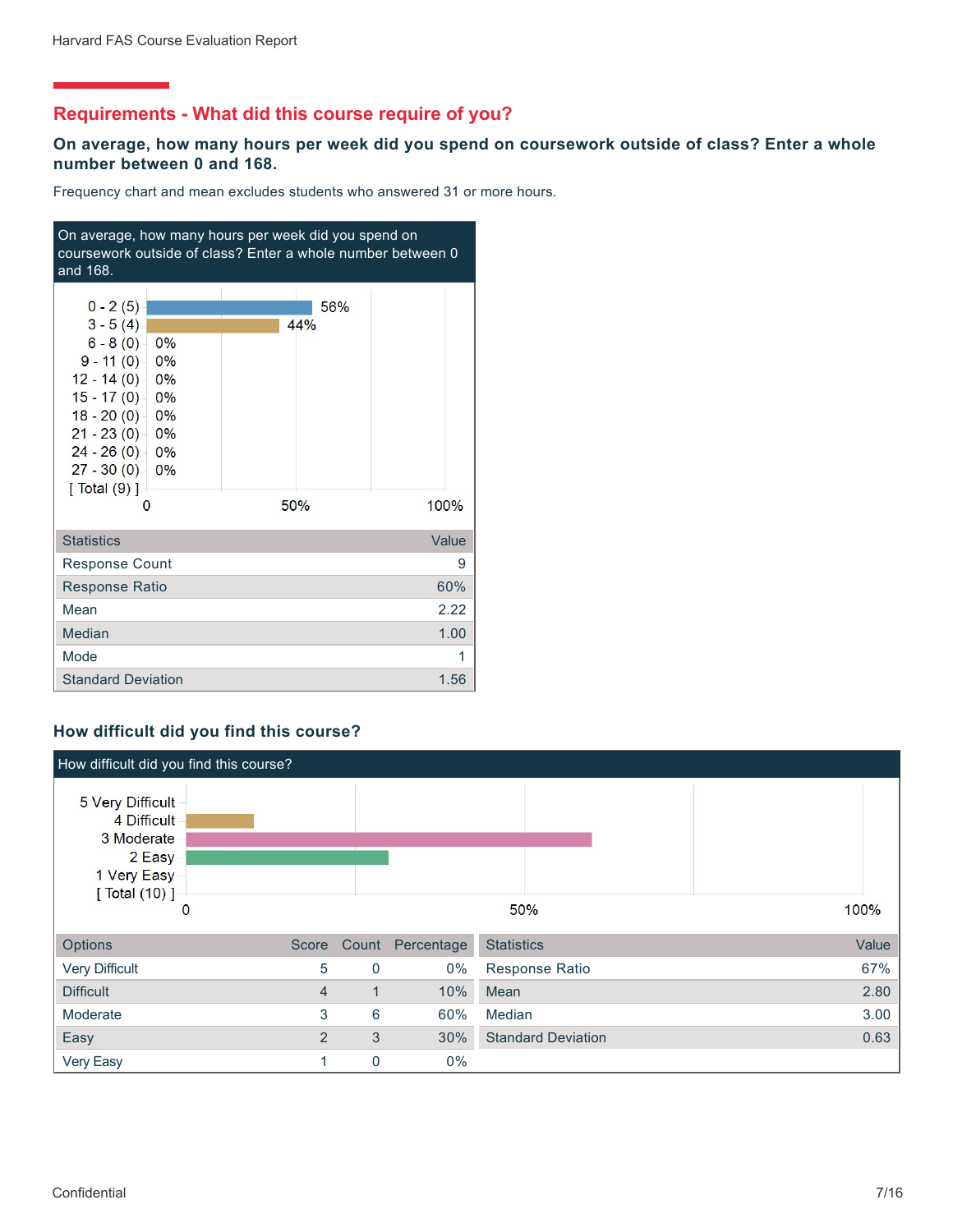# **What was/were your reason(s) for enrolling in this course? (Please check all that apply)**

| <b>Options</b>                                   | Count |
|--------------------------------------------------|-------|
| Elective                                         | 9     |
| <b>Concentration or Department Requirement</b>   | 2     |
| Secondary Field or Language Citation Requirement | 0     |
| Undergraduate General Education Requirement      | 0     |
| <b>Expository Writing Requirement</b>            | 0     |
| Foreign Language Requirement                     | 0     |
| Pre-Med Requirement                              | 0     |
| <b>Divisional Distribution Requirement</b>       | 0     |
| Quantitative Reasoning with Data Requirement     |       |

# **Recommendations - Would you recommend this course?**

# **How strongly would you recommend this course to your peers?**

| How strongly would you recommend this course to your peers?                                                                                                      |       |                |            |                           |  |       |  |  |
|------------------------------------------------------------------------------------------------------------------------------------------------------------------|-------|----------------|------------|---------------------------|--|-------|--|--|
| 5 Recommend with Enthusiasm<br>4 Likely to Recommend<br>3 Recommend with Reservations<br>2 Unlikely to Recommend<br>1 Definitely not Recommend<br>[ Total (10) ] |       |                |            | 50%                       |  | 100%  |  |  |
| <b>Options</b>                                                                                                                                                   | Score | Count          | Percentage | <b>Statistics</b>         |  | Value |  |  |
| Recommend with Enthusiasm                                                                                                                                        | 5     | 8              | 80%        | <b>Response Ratio</b>     |  | 67%   |  |  |
| Likely to Recommend                                                                                                                                              | 4     | 2              | 20%        | Mean                      |  | 4.80  |  |  |
| <b>Recommend with Reservations</b>                                                                                                                               | 3     | $\mathbf 0$    | 0%         | Median                    |  | 5.00  |  |  |
| Unlikely to Recommend                                                                                                                                            | 2     | $\overline{0}$ | $0\%$      | <b>Standard Deviation</b> |  | 0.42  |  |  |
| Definitely not Recommend                                                                                                                                         |       | 0              | 0%         |                           |  |       |  |  |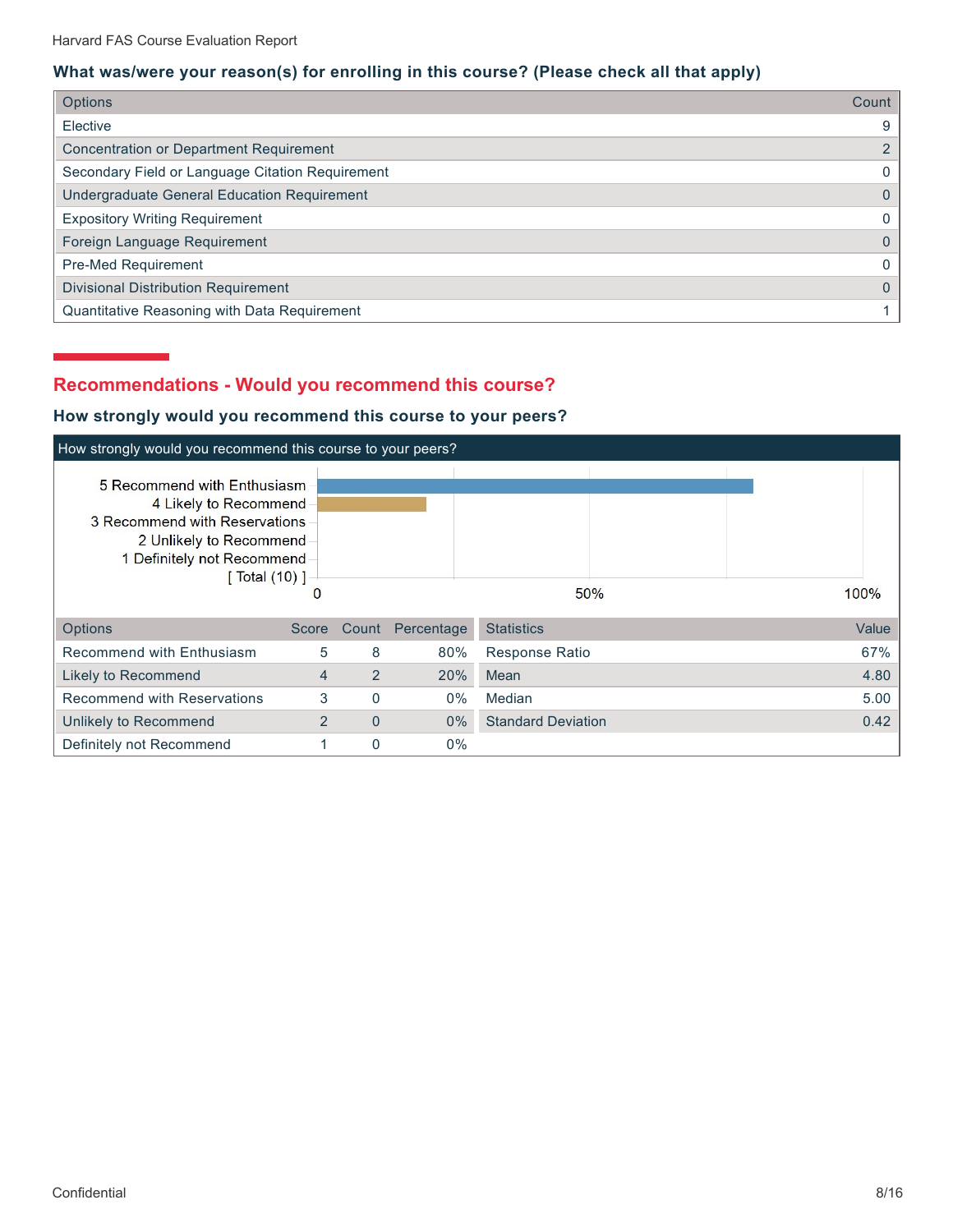# **Evaluation of Instructors**

## **General Instructor Questions**

|                                                                                                                                                                                                                                                 | Count          | Excellent | Verv<br>Good | Good  | Fair  | Unsatisfactory | Instructor<br>Mean | Dept<br>Mean | <b>Division</b><br>Mean |
|-------------------------------------------------------------------------------------------------------------------------------------------------------------------------------------------------------------------------------------------------|----------------|-----------|--------------|-------|-------|----------------|--------------------|--------------|-------------------------|
| Evaluate your Instructor overall.                                                                                                                                                                                                               | 3              | 67%       | 33%          | 0%    | $0\%$ | $0\%$          | 4.67               | 4.38         | 4.49                    |
| Gives effective lectures or presentations, if<br>applicable                                                                                                                                                                                     |                | $0\%$     | 100%         | $0\%$ | $0\%$ | 0%             | 4.00               | 4.33         | 4.36                    |
| Is accessible outside of class (including<br>after class, office hours, e-mail, etc.)                                                                                                                                                           | 2              | 50%       | 50%          | $0\%$ | $0\%$ | $0\%$          | 4.50               | 4.47         | 4.47                    |
| Generates enthusiasm for the subject<br>matter                                                                                                                                                                                                  | 3              | 67%       | 33%          | $0\%$ | 0%    | 0%             | 4.67               | 4.43         | 4.51                    |
| If this course was conducted in a lecture<br>format with the involvement of section<br>leaders, one or more of the following<br>questions may not be applicable.<br>Instructor: Lucy Lai Facilitates discussion<br>and encourages participation | $\overline{2}$ | $0\%$     | 50%          | 0%    | 50%   | 0%             | 3.00               | 4.32         | 4.38                    |
| Gives useful feedback on assignments                                                                                                                                                                                                            | $\overline{2}$ | 50%       | 50%          | $0\%$ | $0\%$ | $0\%$          | 4.50               | 4.25         | 4.35                    |
| Returns assignments in a timely fashion                                                                                                                                                                                                         | 2              | 50%       | 50%          | $0\%$ | $0\%$ | $0\%$          | 4.50               | 4.31         | 4.35                    |

## **Instructor**

| 1. Evaluate your Instructor overall.                                                          |       |                     |            | 2. Gives effective lectures or presentations, if applicable                            |       |                     |            |
|-----------------------------------------------------------------------------------------------|-------|---------------------|------------|----------------------------------------------------------------------------------------|-------|---------------------|------------|
| 5 Excellent<br>4 Very Good<br>3 Good<br>2 Fair<br>1 Unsatisfactory<br>[Total (3)]<br>$\Omega$ | 50%   |                     | 100%       | 5 Excellent<br>4 Very Good<br>3 Good<br>2 Fair<br>1 Unsatisfactory<br>[Total (1)]<br>0 | 50%   |                     | 100%       |
| <b>Options</b>                                                                                | Score | Count               | Percentage | <b>Options</b>                                                                         | Score | Count               | Percentage |
| Excellent                                                                                     |       | $\overline{2}$<br>5 | 67%        | Excellent                                                                              |       | 5<br>$\Omega$       | $0\%$      |
| <b>Very Good</b>                                                                              |       | $\mathbf{1}$<br>4   | 33%        | <b>Very Good</b>                                                                       |       | 1<br>$\overline{4}$ | 100%       |
| Good                                                                                          |       | 3<br>0              | 0%         | Good                                                                                   |       | 3<br>$\mathbf{0}$   | 0%         |
| Fair                                                                                          |       | 2<br>$\overline{0}$ | 0%         | Fair                                                                                   |       | 2<br>$\mathbf{0}$   | 0%         |
| Unsatisfactory                                                                                |       | $\mathbf 0$<br>1    | $0\%$      | Unsatisfactory                                                                         |       | 0<br>1              | $0\%$      |
| <b>Statistics</b>                                                                             |       |                     | Value      | <b>Statistics</b>                                                                      |       |                     | Value      |
| Response Ratio                                                                                |       |                     | 20%        | Response Ratio                                                                         |       |                     | 7%         |
| Mean                                                                                          |       |                     | 4.67       | Mean                                                                                   |       |                     | 4.00       |
| Median                                                                                        |       |                     | 5.00       | Median                                                                                 |       |                     | 4.00       |
| <b>Standard Deviation</b>                                                                     |       |                     | 0.58       | <b>Standard Deviation</b>                                                              |       |                     | N/A        |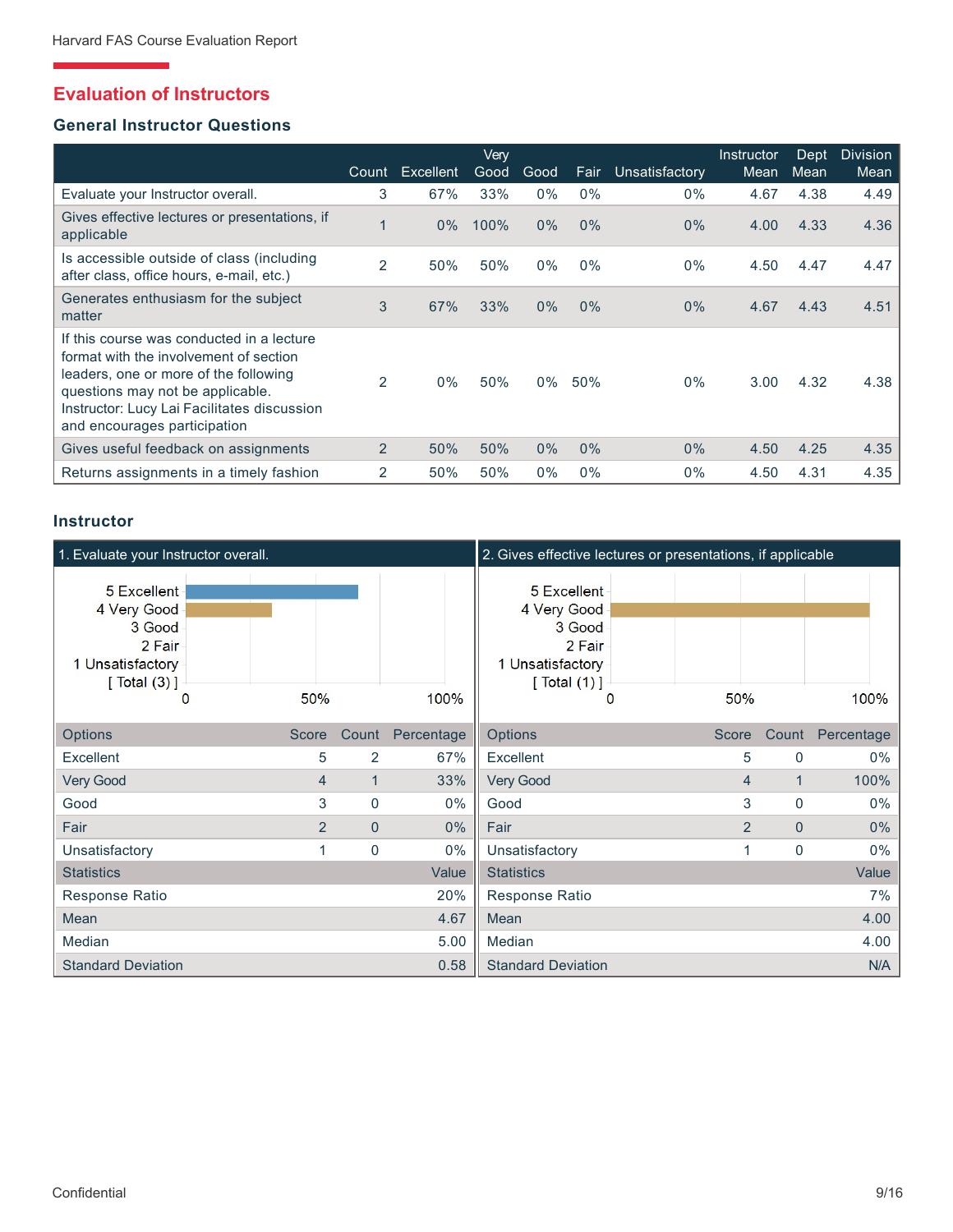| hours, e-mail, etc.)                                                                                                         |                |                     | 3. Is accessible outside of class (including after class, office | 4. Generates enthusiasm for the subject matter                                                    |                |                     |                        |
|------------------------------------------------------------------------------------------------------------------------------|----------------|---------------------|------------------------------------------------------------------|---------------------------------------------------------------------------------------------------|----------------|---------------------|------------------------|
| 5 Excellent<br>4 Very Good<br>3 Good<br>2 Fair<br>1 Unsatisfactory<br>[Total (2)]<br>$\Omega$                                | 50%            |                     | 100%                                                             | 5 Excellent<br>4 Very Good<br>3 Good<br>2 Fair<br>1 Unsatisfactory<br>[Total (3)]<br>0            | 50%            |                     | 100%                   |
|                                                                                                                              |                |                     |                                                                  |                                                                                                   |                |                     |                        |
| Options                                                                                                                      | Score          |                     | Count Percentage                                                 | Options                                                                                           | Score          |                     | Count Percentage       |
| Excellent                                                                                                                    | 5              | 1                   | 50%                                                              | Excellent                                                                                         | 5              | 2                   | 67%                    |
| Very Good                                                                                                                    | $\overline{4}$ | $\mathbf{1}$        | 50%                                                              | Very Good                                                                                         | $\overline{4}$ | $\mathbf{1}$        | 33%                    |
| Good                                                                                                                         | 3              | 0                   | 0%                                                               | Good                                                                                              | 3              | $\mathbf 0$         | 0%                     |
| Fair                                                                                                                         | $\overline{2}$ | $\overline{0}$      | 0%                                                               | Fair                                                                                              | $\overline{2}$ | $\mathbf{0}$        | 0%                     |
| Unsatisfactory                                                                                                               | $\mathbf{1}$   | $\mathbf 0$         | 0%                                                               | Unsatisfactory                                                                                    | $\mathbf{1}$   | $\mathbf 0$         | 0%                     |
| <b>Statistics</b>                                                                                                            |                |                     | Value                                                            | <b>Statistics</b>                                                                                 |                |                     | Value                  |
| Response Ratio                                                                                                               |                |                     | 13%                                                              | Response Ratio                                                                                    |                |                     | 20%                    |
| Mean                                                                                                                         |                |                     | 4.50                                                             | Mean                                                                                              |                |                     | 4.67                   |
| Median                                                                                                                       |                |                     | 4.50                                                             | Median                                                                                            |                |                     | 5.00                   |
| <b>Standard Deviation</b>                                                                                                    |                |                     | 0.71                                                             | <b>Standard Deviation</b>                                                                         |                |                     | 0.58                   |
| 5. If this course was conducted in a lecture format with the<br>involvement of section leaders, one or more of the following |                |                     |                                                                  | 6. Gives useful feedback on assignments                                                           |                |                     |                        |
| questions may not be applicable. Instructor: Lucy Lai Facilitates<br>discussion and encourages participation                 |                |                     |                                                                  |                                                                                                   |                |                     |                        |
| <b>5</b> Excellent<br>4 Very Good<br>3 Good<br>2 Fair<br>1 Unsatisfactory<br>[ $Total (2)$ ]<br>0                            | 50%            |                     | 100%                                                             | <b>5 Excellent</b><br>4 Very Good<br>3 Good<br>2 Fair<br>1 Unsatisfactory<br>[ $Total (2)$ ]<br>0 | 50%            |                     | 100%                   |
| <b>Options</b>                                                                                                               |                |                     | Score Count Percentage                                           | Options                                                                                           |                |                     | Score Count Percentage |
| Excellent                                                                                                                    | 5              | 0                   | $0\%$                                                            | Excellent                                                                                         | 5              |                     | 50%                    |
|                                                                                                                              | 4              | $\mathbf{1}$        | 50%                                                              |                                                                                                   | $\overline{4}$ | $\mathbf{1}$        | 50%                    |
| Very Good<br>Good                                                                                                            | 3              | 0                   | 0%                                                               | Very Good<br>Good                                                                                 | $\mathbf{3}$   | $\pmb{0}$           | $0\%$                  |
| Fair                                                                                                                         | $\overline{2}$ | $\mathbf{1}$        | 50%                                                              | Fair                                                                                              | $\overline{2}$ | $\mathbf 0$         | $0\%$                  |
|                                                                                                                              | $\mathbf{1}$   |                     | 0%                                                               |                                                                                                   | $\mathbf{1}$   | $\mathsf{O}\xspace$ | $0\%$                  |
| Unsatisfactory<br><b>Statistics</b>                                                                                          |                | $\mathsf{O}\xspace$ | Value                                                            | Unsatisfactory<br><b>Statistics</b>                                                               |                |                     | Value                  |
|                                                                                                                              |                |                     | 13%                                                              |                                                                                                   |                |                     |                        |
| Response Ratio                                                                                                               |                |                     |                                                                  | Response Ratio                                                                                    |                |                     | 13%                    |
| Mean<br>Median                                                                                                               |                |                     | 3.00<br>3.00                                                     | Mean<br>Median                                                                                    |                |                     | 4.50<br>4.50           |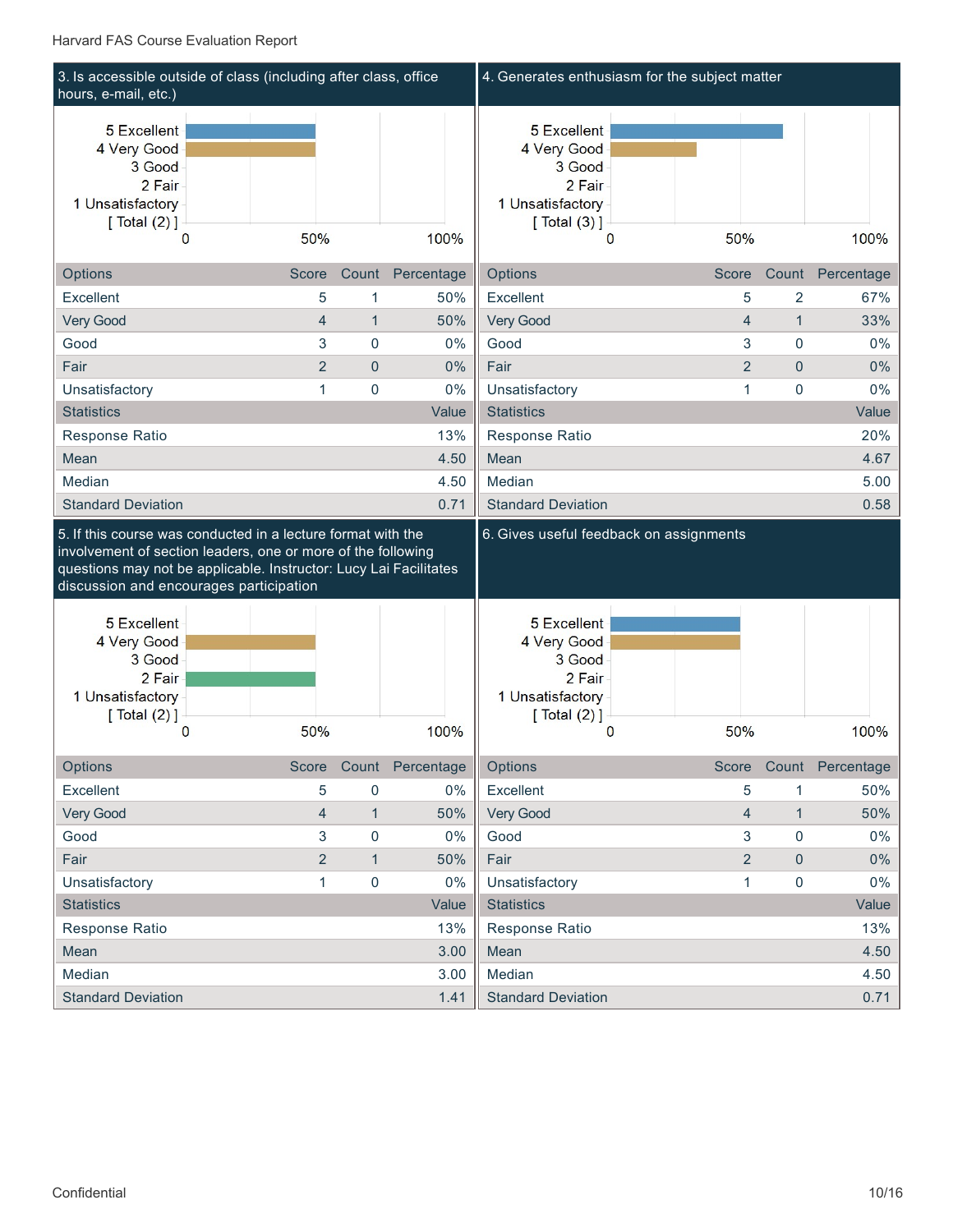```
Harvard FAS Course Evaluation Report
```
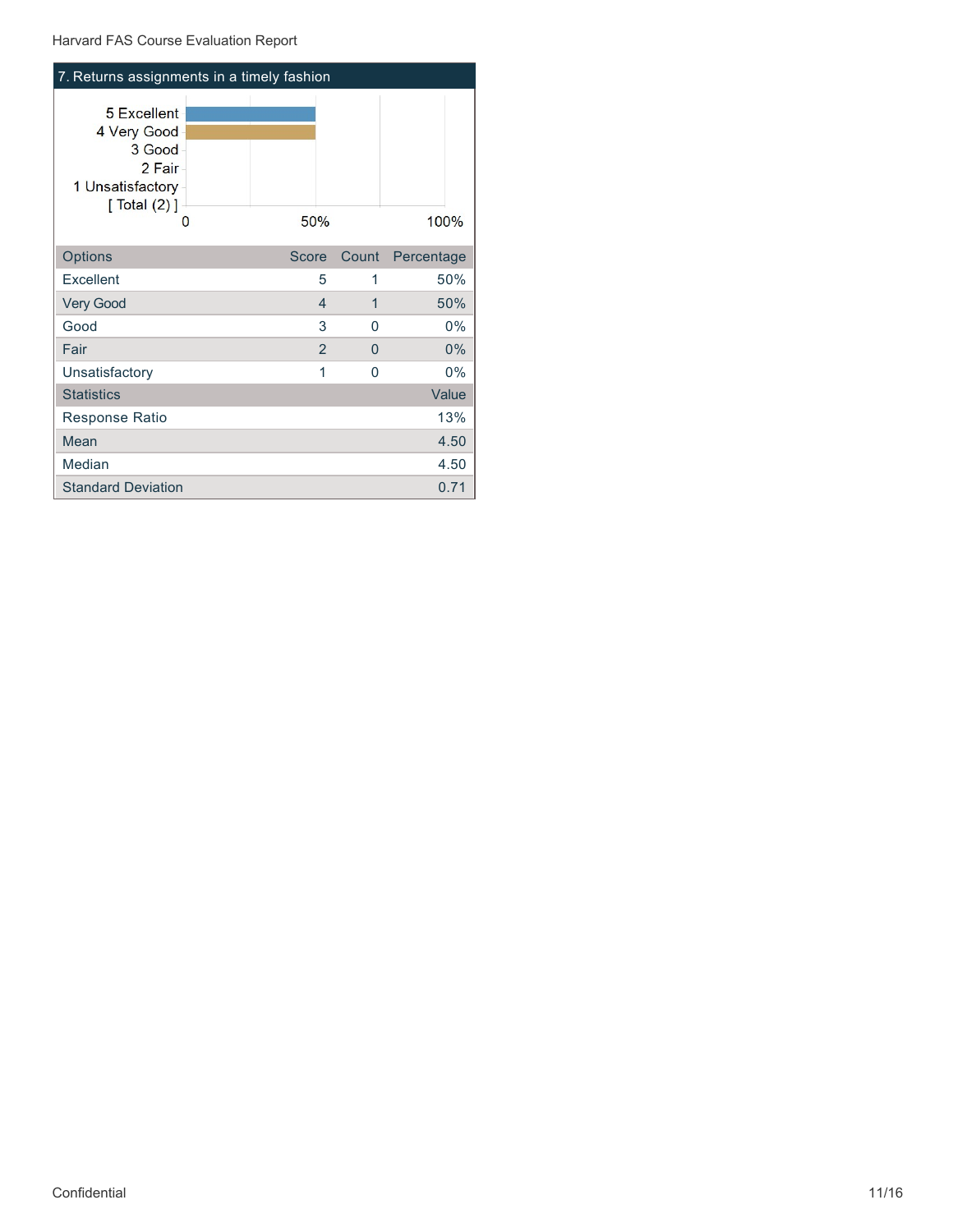# **GSAS Module Questions**

**Included discussion or assignments that pointed to a potential dissertation topic, or, in the sciences, a potential research lab**

| Included discussion or assignments that pointed to a potential<br>dissertation topic, or, in the sciences, a potential research lab |  |                |                          |            |  |  |
|-------------------------------------------------------------------------------------------------------------------------------------|--|----------------|--------------------------|------------|--|--|
| 5 Excellent<br>4 Very Good<br>3 Good<br>2 Fair<br>1 Unsatisfactory<br>$[$ Total $(9)$ ]<br>O                                        |  | 50%            |                          | 100%       |  |  |
| Options                                                                                                                             |  | Score          | Count                    | Percentage |  |  |
| Excellent                                                                                                                           |  | 5              | 4                        | 44%        |  |  |
| <b>Very Good</b>                                                                                                                    |  | 4              | $\overline{\mathcal{A}}$ | 44%        |  |  |
| Good                                                                                                                                |  | 3              | 1                        | 11%        |  |  |
| Fair                                                                                                                                |  | $\overline{2}$ | $\Omega$                 | 0%         |  |  |
| Unsatisfactory                                                                                                                      |  | 1              | $\Omega$                 | 0%         |  |  |
| <b>Statistics</b>                                                                                                                   |  |                |                          | Value      |  |  |
| Mean                                                                                                                                |  |                |                          | 4.33       |  |  |
| Median                                                                                                                              |  |                |                          | 4.00       |  |  |
| <b>Standard Deviation</b>                                                                                                           |  |                |                          | 0.71       |  |  |

### **Included assignments that helped to develop necessary research skills for a potential dissertation topic**

| Included assignments that helped to develop necessary<br>research skills for a potential dissertation topic |  |               |              |            |  |  |  |
|-------------------------------------------------------------------------------------------------------------|--|---------------|--------------|------------|--|--|--|
| 5 Excellent<br>4 Very Good<br>3 Good<br>2 Fair<br>1 Unsatisfactory<br>$\lceil$ Total $(10)$ $\rceil$<br>O   |  | 50%           |              | 100%       |  |  |  |
| <b>Options</b>                                                                                              |  | <b>Score</b>  | Count        | Percentage |  |  |  |
| Excellent                                                                                                   |  | 5             | 4            | 40%        |  |  |  |
| <b>Very Good</b>                                                                                            |  | 4             | 6            | 60%        |  |  |  |
| Good                                                                                                        |  | 3             | $\Omega$     | $0\%$      |  |  |  |
| Fair                                                                                                        |  | $\mathcal{P}$ | <sup>0</sup> | 0%         |  |  |  |
| Unsatisfactory                                                                                              |  | 1             | $\Omega$     | $0\%$      |  |  |  |
| <b>Statistics</b>                                                                                           |  |               |              | Value      |  |  |  |
| Mean                                                                                                        |  |               |              | 4.40       |  |  |  |
| Median                                                                                                      |  |               |              | 4.00       |  |  |  |
| <b>Standard Deviation</b>                                                                                   |  |               |              | 0.52       |  |  |  |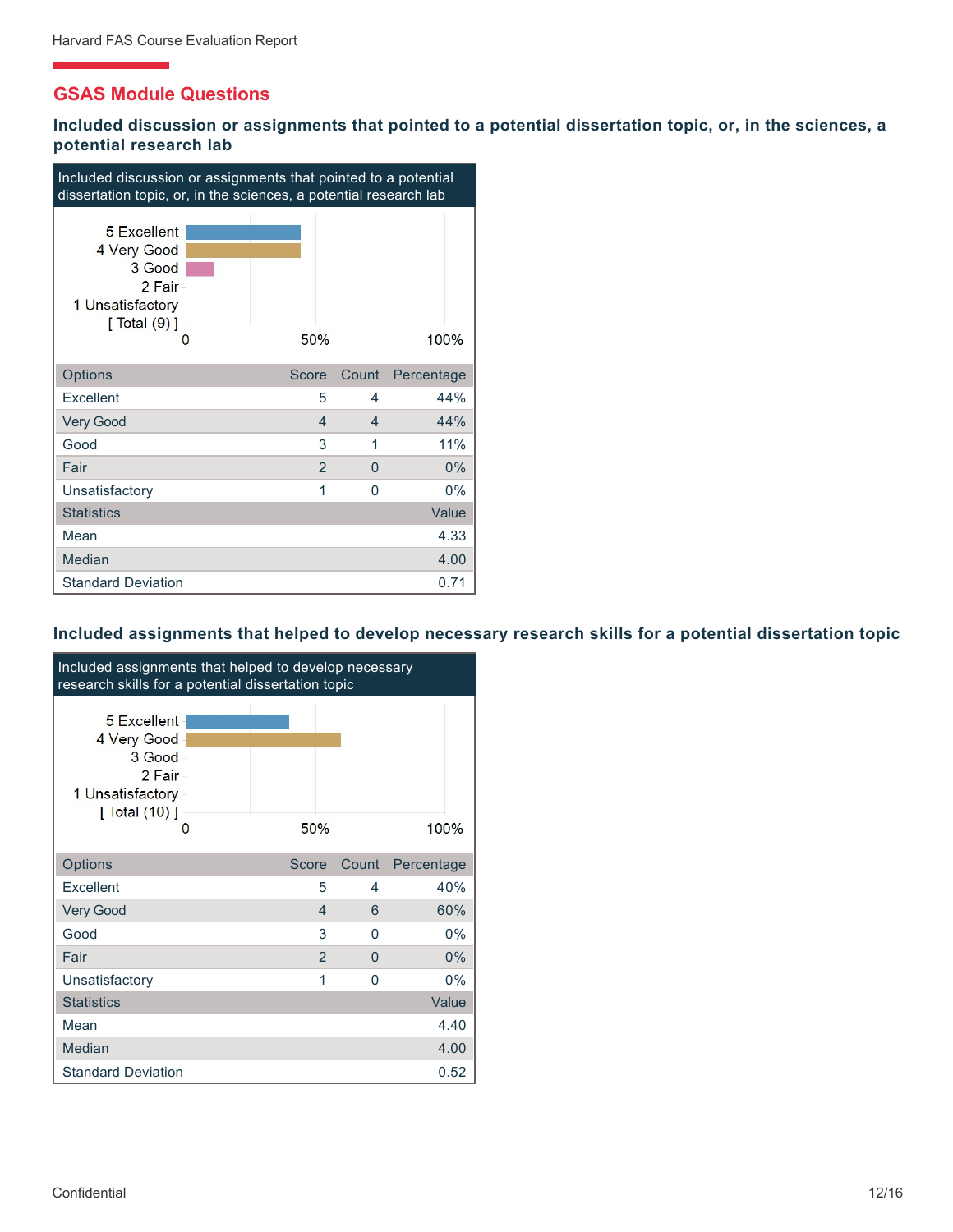## **Included assignments that could be developed into professional talks or potential publications**

| Included assignments that could be developed into professional<br>talks or potential publications |  |       |                |          |            |  |  |
|---------------------------------------------------------------------------------------------------|--|-------|----------------|----------|------------|--|--|
| 5 Excellent<br>4 Very Good<br>3 Good<br>2 Fair<br>1 Unsatisfactory<br>[Total (4)]<br>O            |  | 50%   |                |          | 100%       |  |  |
| Options                                                                                           |  | Score |                | Count    | Percentage |  |  |
| Excellent                                                                                         |  |       | 5              | 1        | 25%        |  |  |
| <b>Very Good</b>                                                                                  |  |       | $\overline{4}$ | 2        | 50%        |  |  |
| Good                                                                                              |  |       | 3              | 1        | 25%        |  |  |
| Fair                                                                                              |  |       | 2              | $\Omega$ | $0\%$      |  |  |
| Unsatisfactory                                                                                    |  |       | 1              | $\Omega$ | 0%         |  |  |
| <b>Statistics</b>                                                                                 |  |       |                |          | Value      |  |  |
| Mean                                                                                              |  |       |                |          | 4.00       |  |  |
| Median                                                                                            |  |       |                |          | 4.00       |  |  |
| <b>Standard Deviation</b>                                                                         |  |       |                |          | 0.82       |  |  |

## **Helped directly or indirectly in preparation for generals**

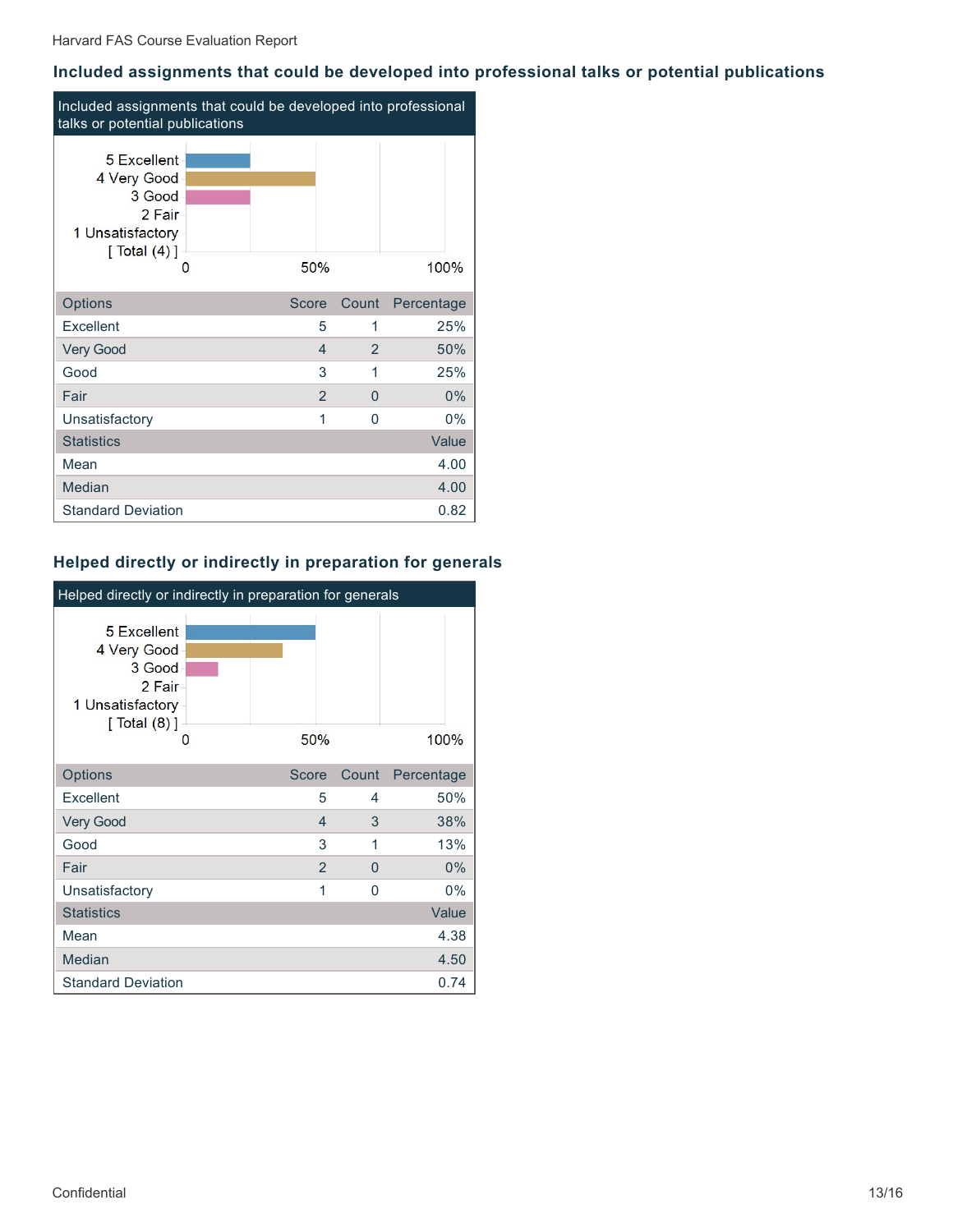## **Comment on aspects of the course as they relate to professional development, including preparation for future teaching.**

#### Comments

Very helpful in developing a foundational understanding of computational toolsets that I can apply to my research/choose to further develop.

This course opened up avenues for incorporating a computational component into dissertation research & future work.

The tutorials, especially when they dealt with real neuroscientific data, were great in closing the gap between classroom and research lab

## **General Course Questions - Comments**

#### **What were the strengths of this course? Please be specific and use concrete examples where possible.**

#### **Comments**

Tutorials were informative, instructive, and fun. Completing them in small groups cemented concepts and clarified misunderstandings efficiently.

Time–efficient, excellent lectures and notes, excellent tutorials / problem sets, helpful office hours & resources.

The videos are colab tutorials were really great for solidifying information

cover a lot of topics

This was an incredibly informative, effective course. The lectures were succinct, beautifully designed, and very useful in providing a foundation. The tutorials were incredibly well–composed and superbly reinforced the lecture material. The instructors were knowledgeable, friendly, and committed to teaching. I learned more in this class than I could have thought possible and am so grateful that it was offered. It has empowered me to go on to take more advanced computational neuroscience courses, and to begin to think about computational projects in my own lab work.

Meeting students where they were at in terms fo course load. Finding resources to explain material intuitively

The course provides a very nice introduction to linear algebra, statistics and machine learning. The pre–recorded videos have a good balance of detail and general scope. The tutorials are designed at the level for helping to understand the concept better.

There are many strenghts of this course.

First off, the lecturer is great and very dedicated to our understanding. Ella prepared tailored videos to cover lots of ground in this course, and then designed accordingly coding tutorials that greatly reinforced the main concepts and applied them to real problems in neuroscience.

The ground covered is vast. Therefore, the strengh of this course is to provide a comprehensive overview of many tools and concepts one will probably encounter in his/her research. It is great both as a review course, or as an introductory course. Furthermore, it is awesome that the course has tutorials for every topic, and that these tutorials are done in Python, a language less used in neurobiology, but heavily dominant in non–bio or computational sciences. Finally, the applications with real data, or to real neuroscience problems is very attractive, and makes the transition from tutorials to own research work much easier.

In class tutorials + efficient use of time for background learning with pre–recorded videos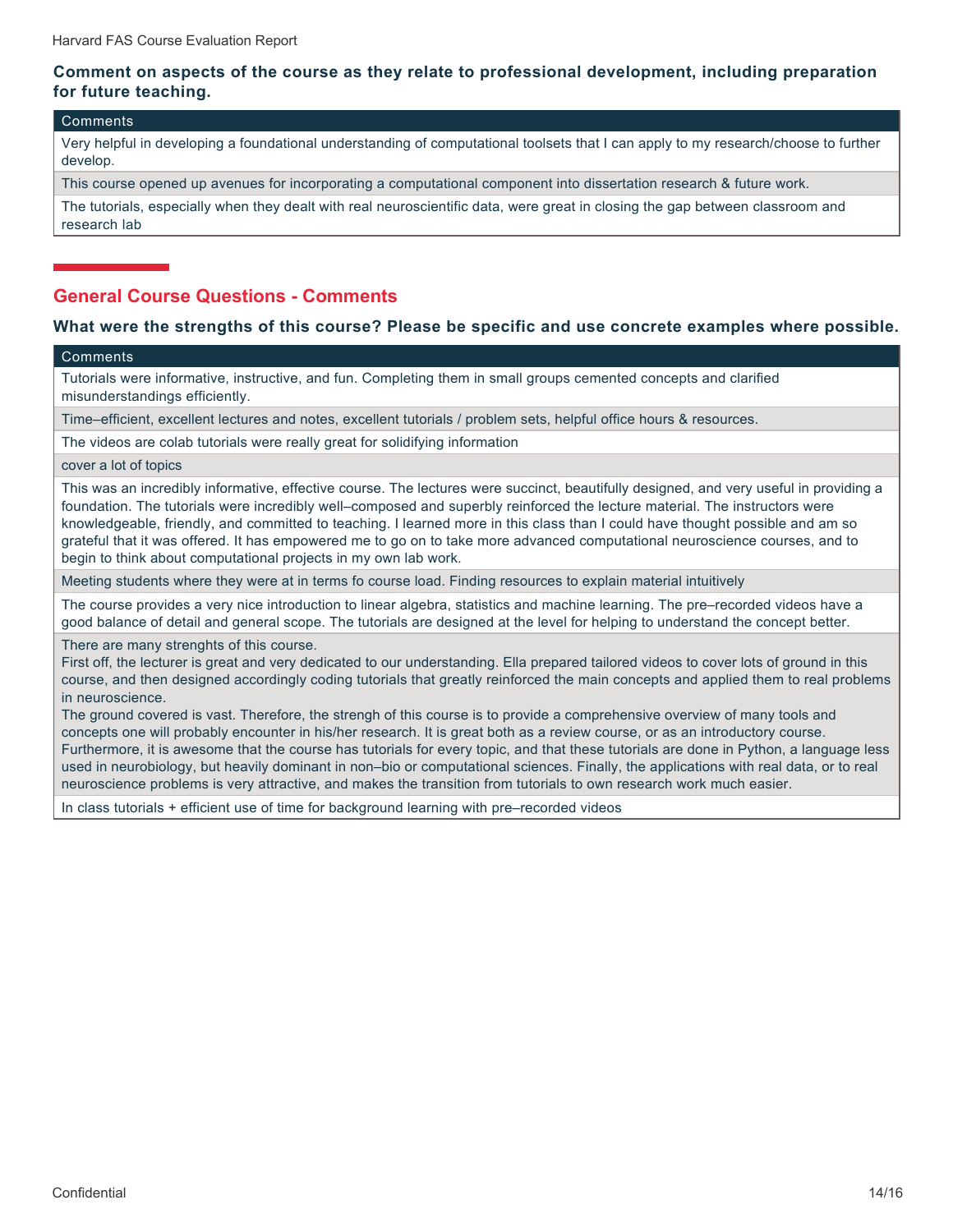### **How could this course be improved? Please use concrete examples where possible and provide constructive suggestions.**

#### Comments

This course would be greatly supplemented by a second semester that went further in–depth into each of the covered topics. This would provide students with a survey of these topics that they would typically not get from more focused courses, while building on the first semester's work to construct deeper understanding such as should be expected out of a graduate level education in these topics.

N/A

It was really great, I think it would have been helpful to have more videos for the machine learning section :)

it's hard to improve unless assume more time commitment

The only thing I can think of is that the course should be two semesters long, with an 'Advanced Math Tools' option in the spring! The instruction and teaching materials are so good that I would love to continue learning in this format.

Sometimes psets were a little too spoon–fed. It's a bit hypocritical to say that I appreciated that they didn't encroach on our outside of class time, but I do think the psets could have given us less without making us tear our hair out

There are very few things that can be improved.

One thought I has was debating whether to have tutorials with an already coded skeleton for us to complete, or whether we should code the whole problem. The second is obviously more challenging and time–consuming, but perhaps it could be more insightful.

Would prefer all lecture learning offline, all in class time spent on application

# **Requirements Comments - What did this course require of you?**

#### **In your opinion, what preparation or background is necessary to take this course?**

#### Comments

Linear algebra is super helpful, though not explicitly necessary. Differential equations is similar. I guess coding, particularly in python, is probably the most important skillset to have coming in.

Experience with python & computer science

Depend on how much you want to absorb. Need some applied math background

Some coding experience (I was fine with minimal background in Python) + calculus

Basically none. I think I got more out of it because I had a decent background, so the course was like a vaccine booster shot (topical) more than it was my first exposure, which I think was a benefit for me.

None really.

I put easy because I had already covered all the topics. But this was a great revision, nevertheless.

Surprisingly little formal math training – the courseload and content are such that you can compensate on a week–by–week basis as necessary for any knowledge gaps.